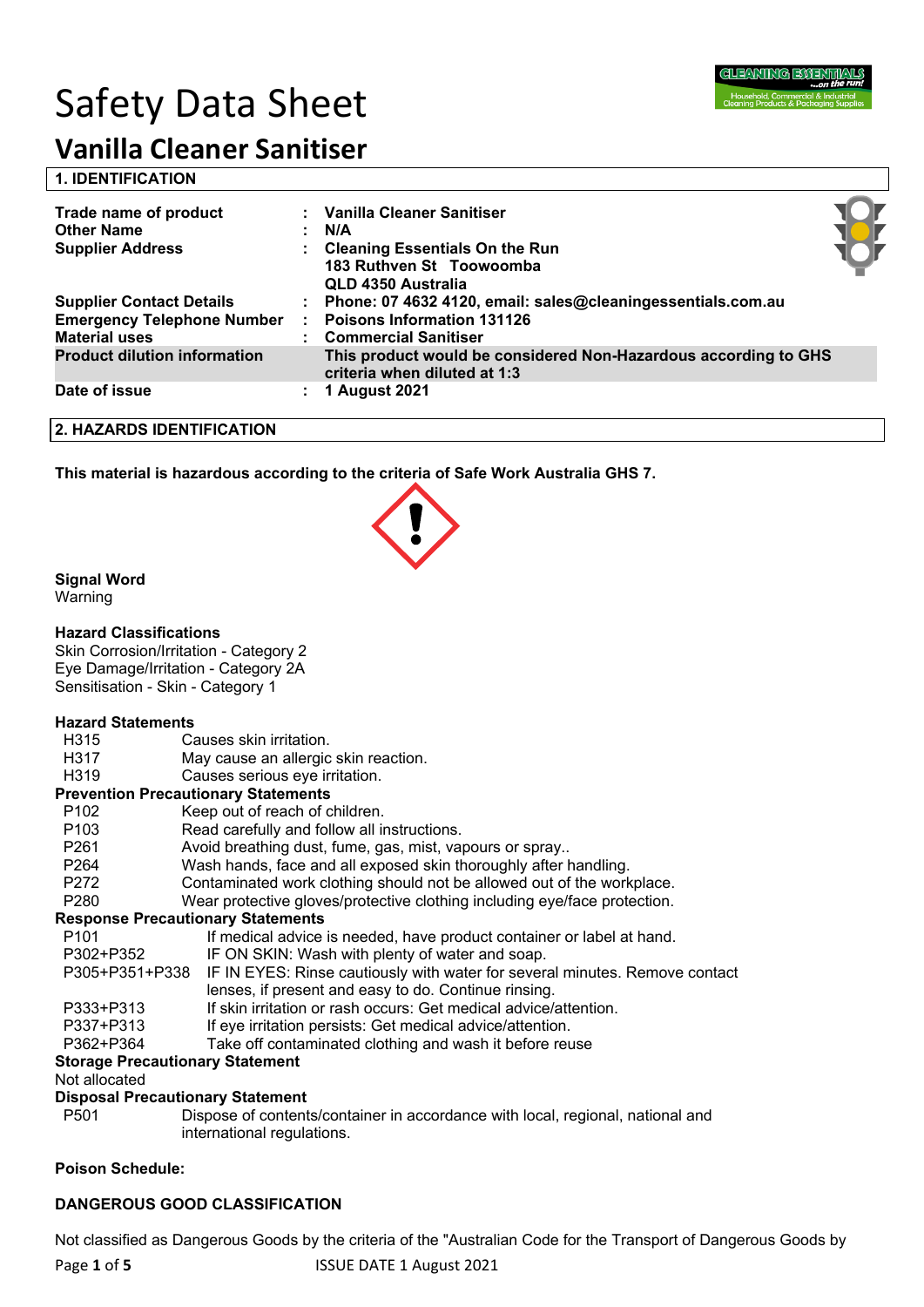## **Vanilla Cleaner Sanitiser**

Road & Rail" and the "New Zealand NZS5433: Transport of Dangerous Goods on Land".

#### **3. COMPOSITION INFORMATION**

| <b>CHEMICAL ENTITY</b>                                                           | CAS NO     | <b>PROPORTION</b>                      |
|----------------------------------------------------------------------------------|------------|----------------------------------------|
| Benzalkonium chloride<br>Fragrance<br>Ingredients determined to be Non-Hazardous | 68424-85-1 | $1 - 5%$<br>$1 - 5%$<br><b>Balance</b> |
|                                                                                  |            | 100%                                   |

#### **4. FIRST AID MEASURES**

If poisoning occurs, contact a doctor or Poisons Information Centre (Phone Australia 131 126, New Zealand 0800 764 766).

**Inhalation:** Remove victim from exposure - avoid becoming a casualty. Remove contaminated clothing and loosen remaining clothing. Allow patient to assume most comfortable position and keep warm. Keep at rest until fully recovered. Seek medical advice if effects persist.

**Skin Contact:** Effects may be delayed. If skin or hair contact occurs, immediately remove contaminated clothing and flush skin and hair with running water. Continue flushing with water until advised to stop by the Poisons Information Centre or a Doctor; or for 15 minutes and transport to Doctor or Hospital.

**Eye contact:** If in eyes, hold eyelids apart and flush the eyes continuously with running water. Continue flushing until advised to stop by the Poisons Information Centre or a Doctor; or for at least 15 minutes and transport to Doctor or Hospital.

**Ingestion:** Rinse mouth with water. If swallowed, do NOT induce vomiting. Give a glass of water to drink. Never give anything by the mouth to an unconscious patient. If vomiting occurs give further water. Seek medical advice.

**PPE for First Aiders:** Wear gloves, safety glasses. Available information suggests that gloves made from should be suitable for intermittent contact. However, due to variations in glove construction and local conditions, the user should make a final assessment. Always wash hands before smoking, eating, drinking or using the toilet. Wash contaminated clothing and other protective equipment before storing or re-using.

**Notes to physician:** Treat symptomatically. Effects may be delayed.

#### **5. FIRE FIGHTING MEASURES**

**Hazchem Code:** Not applicable.

**Suitable extinguishing media:** If material is involved in a fire use water fog (or if unavailable fine water spray), alcohol resistant foam, standard foam, dry agent (carbon dioxide, dry chemical powder).

**Specific hazards:** Non-combustible material.

**Fire fighting further advice:** Not applicable.

#### **6. ACCIDENTAL RELEASE MEASURES**

#### **SMALL SPILLS**

Wear protective equipment to prevent skin and eye contamination. Avoid inhalation of vapours or dust. Wipe up with absorbent (clean rag or paper towels). Collect and seal in properly labelled containers or drums for disposal.

#### **LARGE SPILLS**

Clear area of all unprotected personnel. Slippery when spilt. Avoid accidents, clean up immediately. Wear protective equipment to prevent skin and eye contamination and the inhalation of vapours. Work up wind or increase ventilation. Contain - prevent run off into drains and waterways. Use absorbent (soil, sand or other inert material). Collect and seal in properly labelled containers or drums for disposal. If contamination of crops, sewers or waterways has occurred advise local emergency services.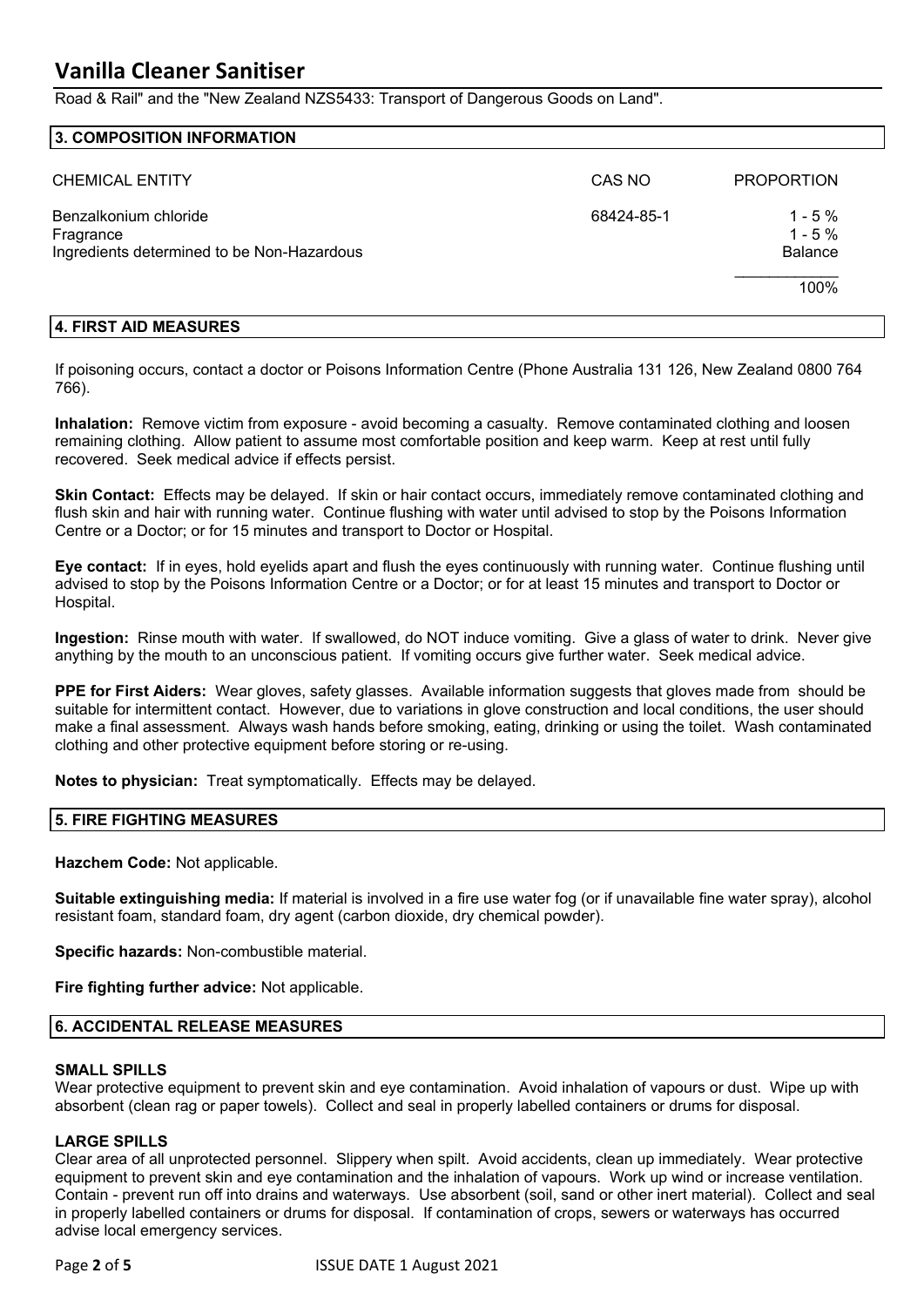#### **Dangerous Goods - Initial Emergency Response Guide No:** Not applicable

#### **7. HANDLING AND STORAGE**

**Handling:** Avoid eye contact and skin contact. Avoid inhalation of vapour, mist or aerosols.

**Storage:** Store in a cool, dry, well-ventilated place and out of direct sunlight. Store away from foodstuffs. Store away from incompatible materials described in Section 10. Store away from sources of heat and/or ignition. Keep container standing upright. Keep containers closed when not in use - check regularly for leaks.

#### **8. EXPOSURE CONTROLS / PERSONAL PROTECTION**

**National occupational exposure limits:** No value assigned for this specific material by Safe Work Australia.

**Biological Limit Values:** As per the "National Model Regulations for the Control of Workplace Hazardous Substances (Safe Work Australia)" the ingredients in this material do not have a Biological Limit Allocated.

**Engineering Measures:** Natural ventilation should be adequate under normal use conditions.

#### **Personal Protection Equipment:** GLOVES, SAFETY GLASSES.

Personal protective equipment (PPE) must be suitable for the nature of the work and any hazard associated with the work as identified by the risk assessment conducted.

Wear gloves, safety glasses. Available information suggests that gloves made from should be suitable for intermittent contact. However, due to variations in glove construction and local conditions, the user should make a final assessment. Always wash hands before smoking, eating, drinking or using the toilet. Wash contaminated clothing and other protective equipment before storing or re-using.

**Hygiene measures:** Keep away from food, drink and animal feeding stuffs. When using do not eat, drink or smoke. Wash hands prior to eating, drinking or smoking. Avoid contact with clothing. Avoid eye contact and skin contact. Avoid inhalation of vapour, mist or aerosols. Ensure that eyewash stations and safety showers are close to the workstation location.

#### **9. PHYSICAL AND CHEMICAL PROPERTIES**

| Form:<br>Colour:<br>Odour:                                                  | Liquid<br>Colourless<br>Vanilla |                                                                     |
|-----------------------------------------------------------------------------|---------------------------------|---------------------------------------------------------------------|
| Solubility:<br><b>Specific Gravity:</b><br>Boiling Point/Range (°C):<br>pH: |                                 | Completely soluble in water<br>$1.00 - 1.02$<br>>100<br>$3.0 - 3.5$ |
|                                                                             |                                 | (Typical values only - consult specificatio                         |

 $n$ cal values only - consult specification sheet)  $N Av = Not available, N App = Not applicable$ 

#### **10. STABILITY AND REACTIVITY**

**Chemical stability:** This material is thermally stable when stored and used as directed. **Conditions to avoid:** Elevated temperatures and sources of ignition. **Incompatible materials:** Oxidising agents. **Hazardous decomposition products:** Oxides of carbon and nitrogen, smoke and other toxic fumes. **Hazardous reactions:** No known hazardous reactions.

#### **11. TOXICOLOGICAL INFORMATION**

No adverse health effects expected if the product is handled in accordance with this Safety Data Sheet and the product label. Symptoms or effects that may arise if the product is mishandled and overexposure occurs are: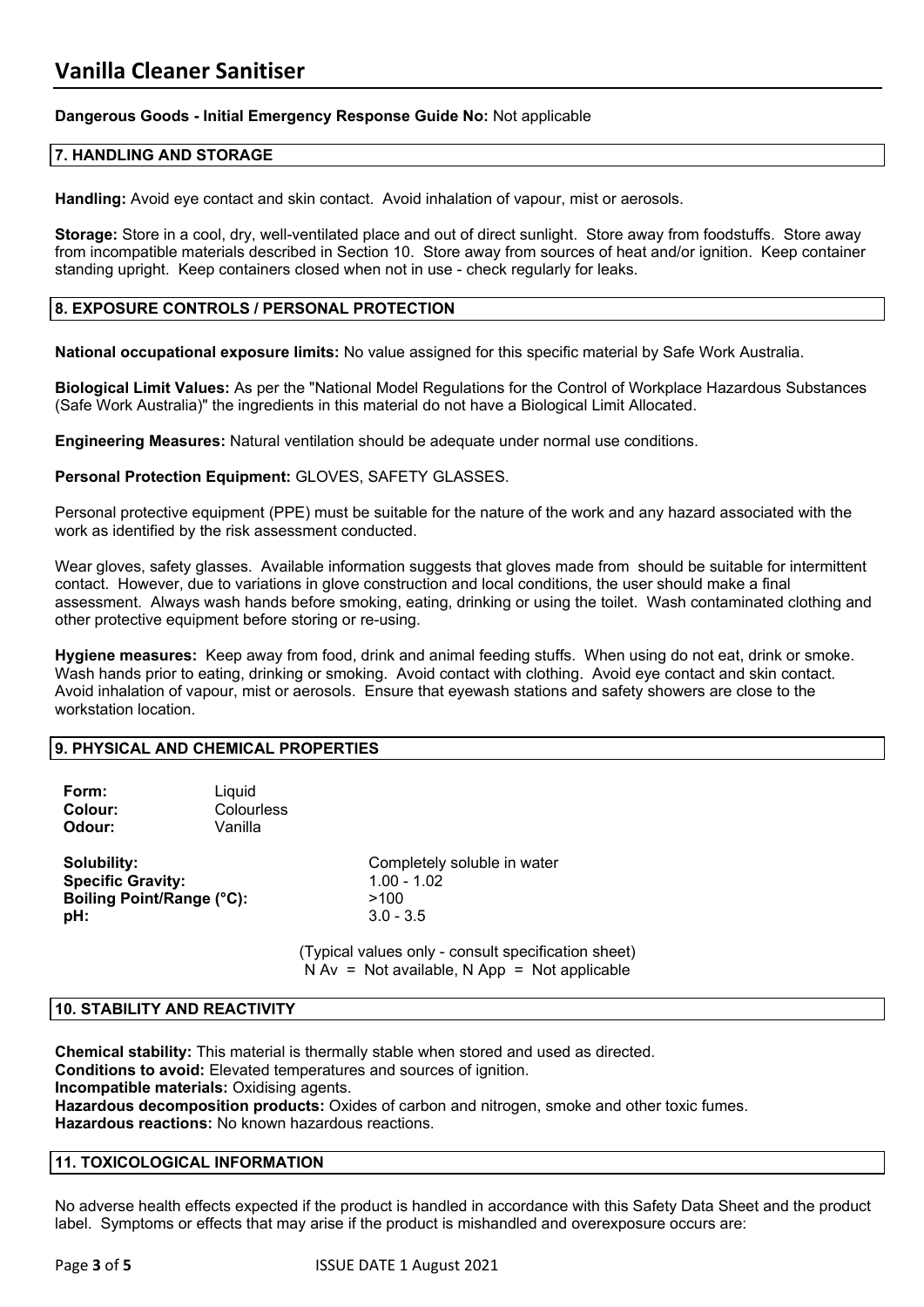### **Vanilla Cleaner Sanitiser**

#### **Acute Effects**

**Inhalation:** Material may be an irritant to mucous membranes and respiratory tract.

**Skin contact:** Contact with skin will result in irritation. A skin sensitiser. Repeated or prolonged skin contact may lead to allergic contact dermatitis.

**Ingestion:** Swallowing can result in nausea, vomiting and irritation of the gastrointestinal tract.

**Eye contact:** An eye irritant.

#### **Acute toxicity**

**Inhalation:** This material has been classified as not hazardous for acute inhalation exposure. Acute toxicity estimate (based on ingredients):  $LC_{50}$  > 20.0 mg/L for vapours or  $LC_{50}$  > 5.0 mg/L for dust and mist.

**Skin contact:** This material has been classified as not hazardous for acute dermal exposure. Acute toxicity estimate (based on ingredients):  $LD_{50}$  > 2,000 mg/Kg bw

**Ingestion:** This material has been classified as not hazardous for acute ingestion exposure. Acute toxicity estimate (based on ingredients):  $LD_{50}$  > 2,000 mg/Kg bw

**Corrosion/Irritancy:** Eye: this material has been classified as a Category 2A Hazard (reversible effects to eyes). Skin: this material has been classified as a Category 2 Hazard (reversible effects to skin).

**Sensitisation:** Inhalation: this material has been classified as not a respiratory sensitiser. Skin: this material has been classified as a Category 1 Hazard (skin sensitiser).

**Aspiration hazard:** This material has been classified as not an aspiration hazard.

**Specific target organ toxicity (single exposure):** This material has been classified as not a specific hazard to target organs by a single exposure.

#### **Chronic Toxicity**

**Mutagenicity:** This material has been classified as not a mutagen.

**Carcinogenicity:** This material has been classified as not a carcinogen.

**Reproductive toxicity (including via lactation):** This material has been classified as not a reproductive toxicant.

**Specific target organ toxicity (repeat exposure):** This material has been classified as not a specific hazard to target organs by repeat exposure.

#### **12. ECOLOGICAL INFORMATION**

Avoid contaminating waterways.

**Acute aquatic hazard:** This material has been classified as not hazardous for acute aquatic exposure. Acute toxicity estimate (based on ingredients): > 100 mg/L

**Long-term aquatic hazard:** This material has been classified as not hazardous for chronic aquatic exposure. Nonrapidly or rapidly degradable substance for which there are adequate chronic toxicity data available OR in the absence of chronic toxicity data, Acute toxicity estimate (based on ingredients): >100 mg/L, where the substance is not rapidly degradable and/or BCF < 500 and/or log  $K_{\text{ow}}$  < 4.

**Ecotoxicity:** No information available.

**Persistence and degradability:** No information available.

**Bioaccumulative potential:** No information available.

**Mobility:** No information available.

#### **13. DISPOSAL CONSIDERATIONS**

Persons conducting disposal, recycling or reclamation activities should ensure that appropriate personal protection equipment is used, see "Section 8. Exposure Controls and Personal Protection" of this SDS.

If possible material and its container should be recycled. If material or container cannot be recycled, dispose in accordance with local, regional, national and international Regulations.